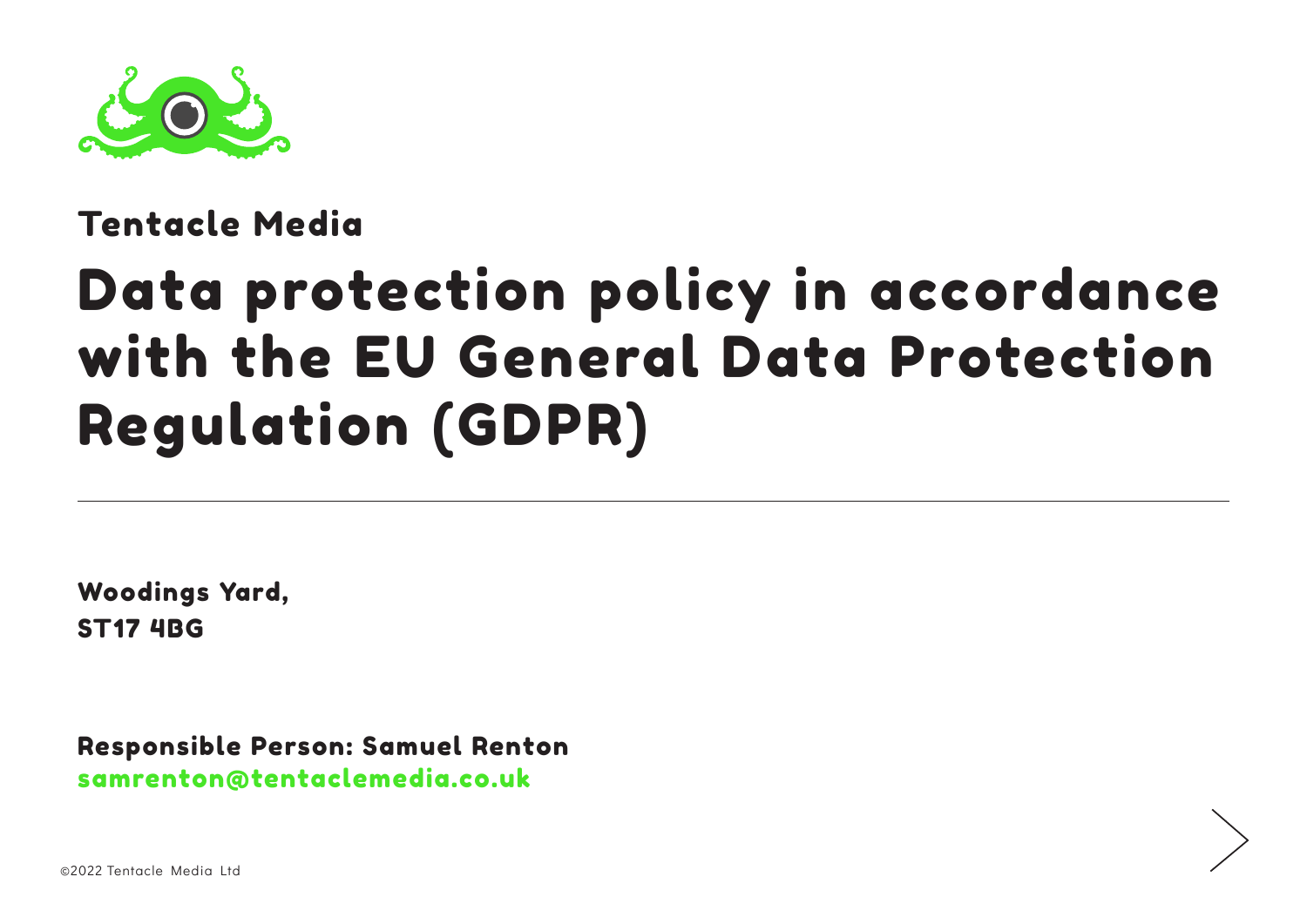

## 1. Data Protection Principles

processed in a manner that ensures appropriate security of the personal data, including protection against unauthorised or unlawful processing and against accidental loss, destruction or damage, using appropriate technical or organisational measures."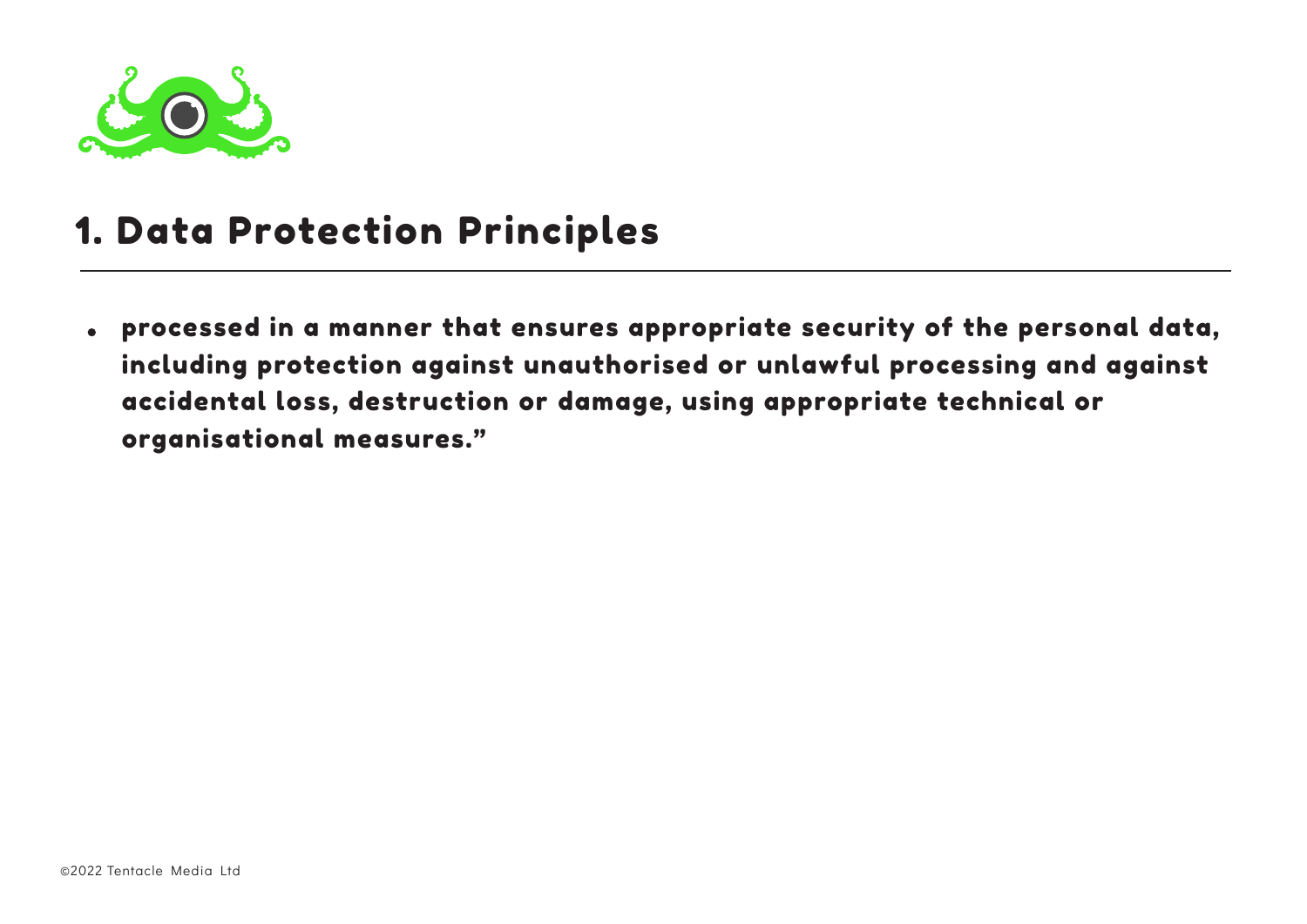

#### 1. Data Protection Principles

Tentacle Media Ltd is committed to processing data in accordance with its responsibilities under the GDPR.

Article 5 of the GDPR requires that personal data shall be:

processed lawfully, fairly and in a transparent manner in relation to individuals;

 collected for specified, explicit and legitimate purposes and not further processed in a manner that is incompatible with those purposes; further processing for archiving purposes in the public interest, scientific or historical research purposes or statistical purposes shall not be considered to be incompatible with the initial purposes;

adequate, relevant and limited to what is necessary in relation to the purposes for which they are processed;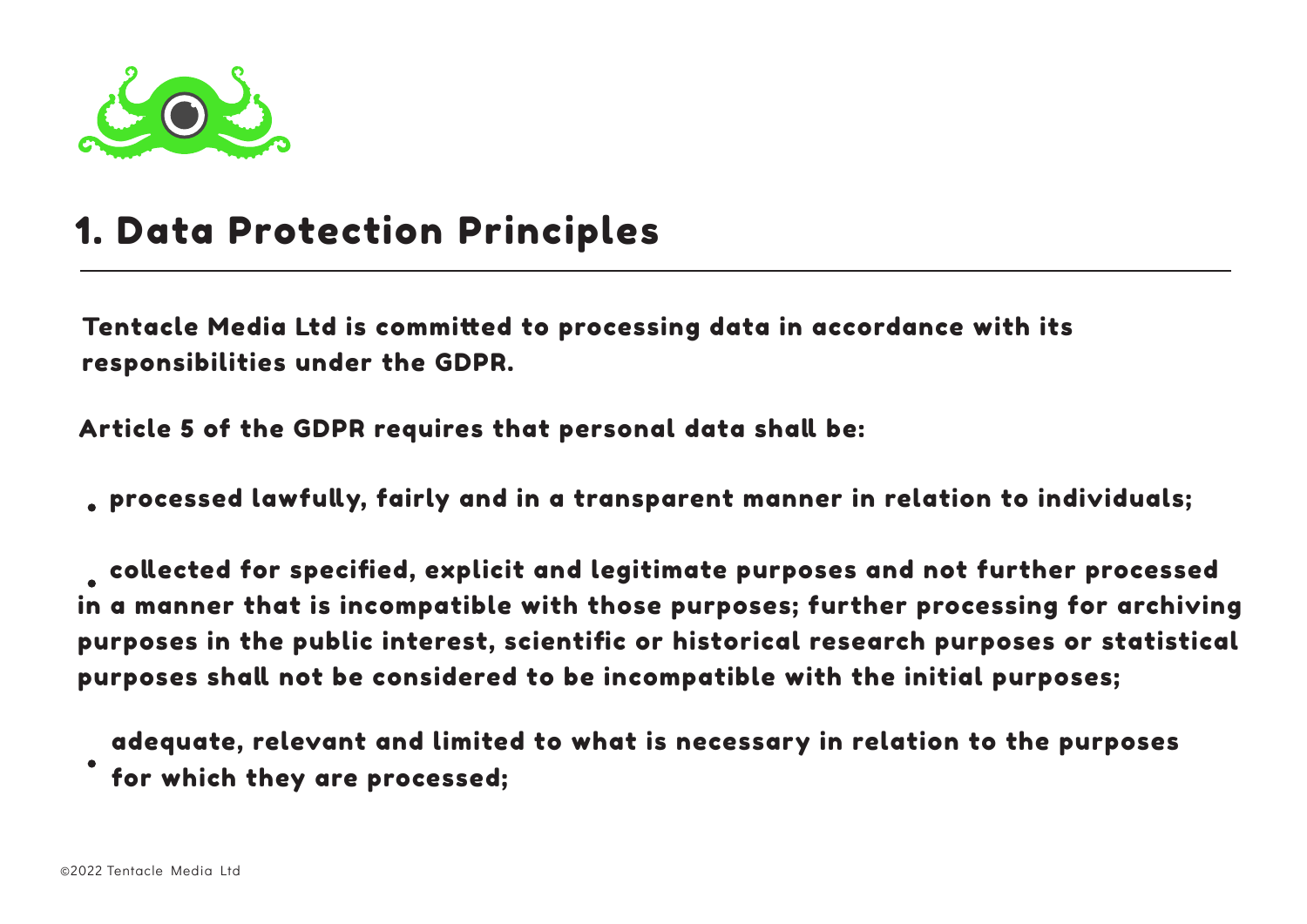

#### 1. Data Protection Principles

- accurate and, where necessary, kept up to date; every reasonable step must be taken to ensure that personal data that are inaccurate, having regard to the purposes for which they are processed, are erased or rectified without delay;
- kept in a form which permits identification of data subjects for no longer than is necessary for the purposes for which the personal data are processed; personal data may be stored for longer periods insofar as the personal data will be processed solely for archiving purposes in the public interest, scientific or historical research purposes or statistical purposes subject to implementation of the appropriate technical and organisational measures required by the GDPR in order to safeguard the rights and freedoms of individuals; and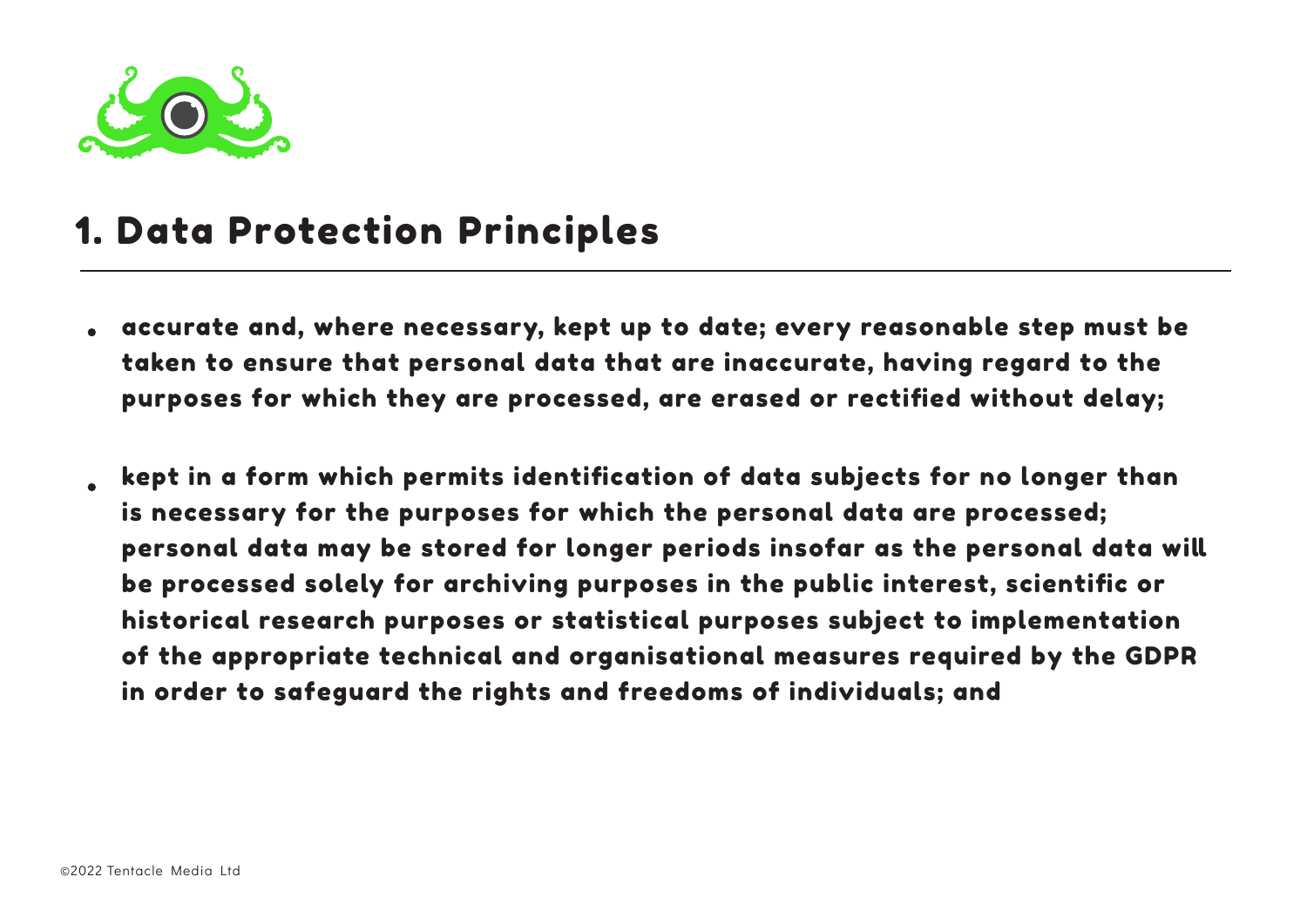

# 2. General Provisions

- This policy applies to all personal data processed by the company
- The Responsible Person shall take responsibility for the company's ongoing compliance with this policy.
- This policy shall be reviewed at least annually.  $\bullet$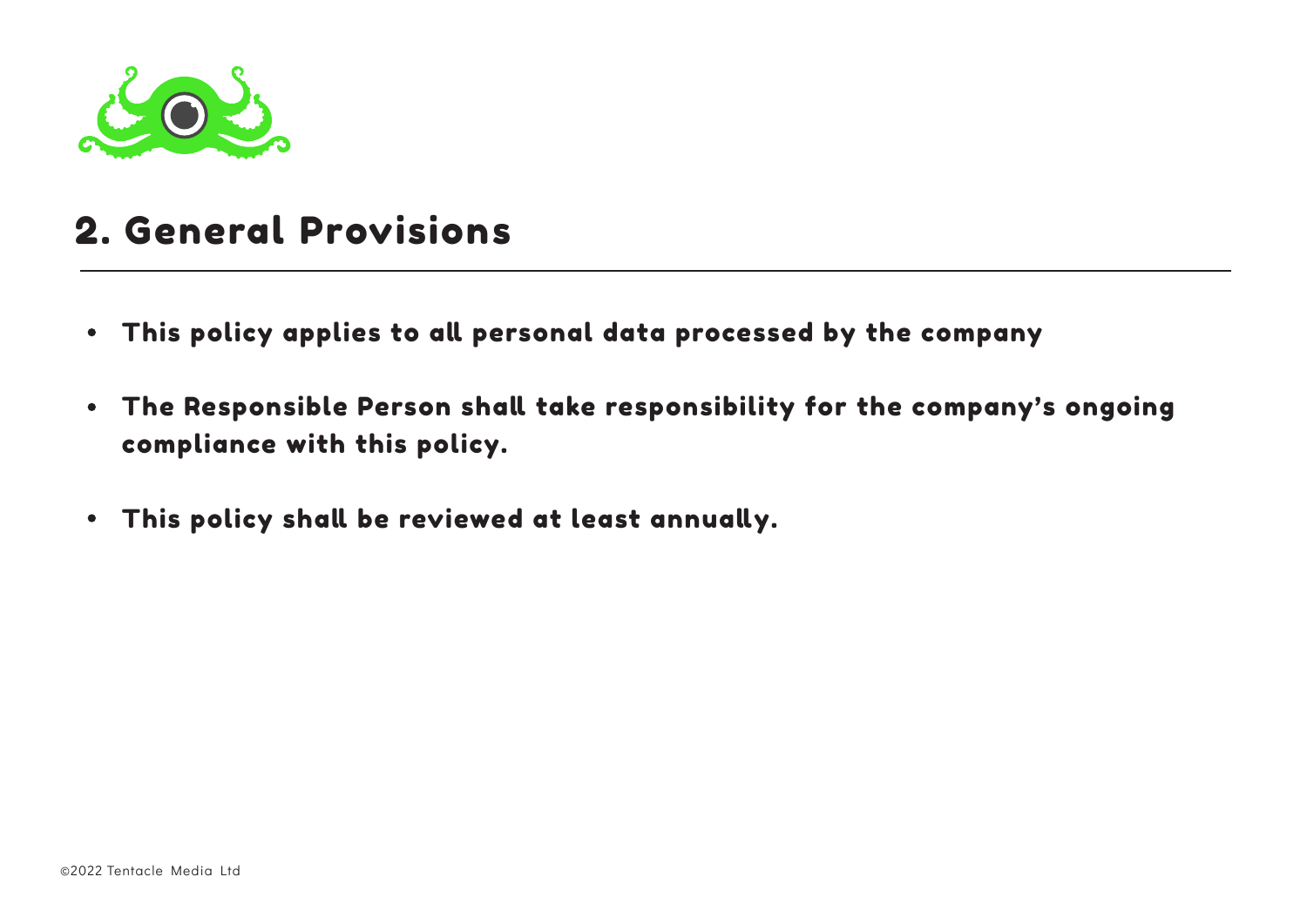

## 3. Lawful, fair and transparent processing

- To ensure its processing of data is lawful, fair and transparent, the company shall maintain a Register of Systems.
- The Register of Systems shall be reviewed at least annually.  $\bullet$
- Individuals have the right to access their personal data and any such requests  $\bullet$ made to the charity shall be dealt with in a timely manner.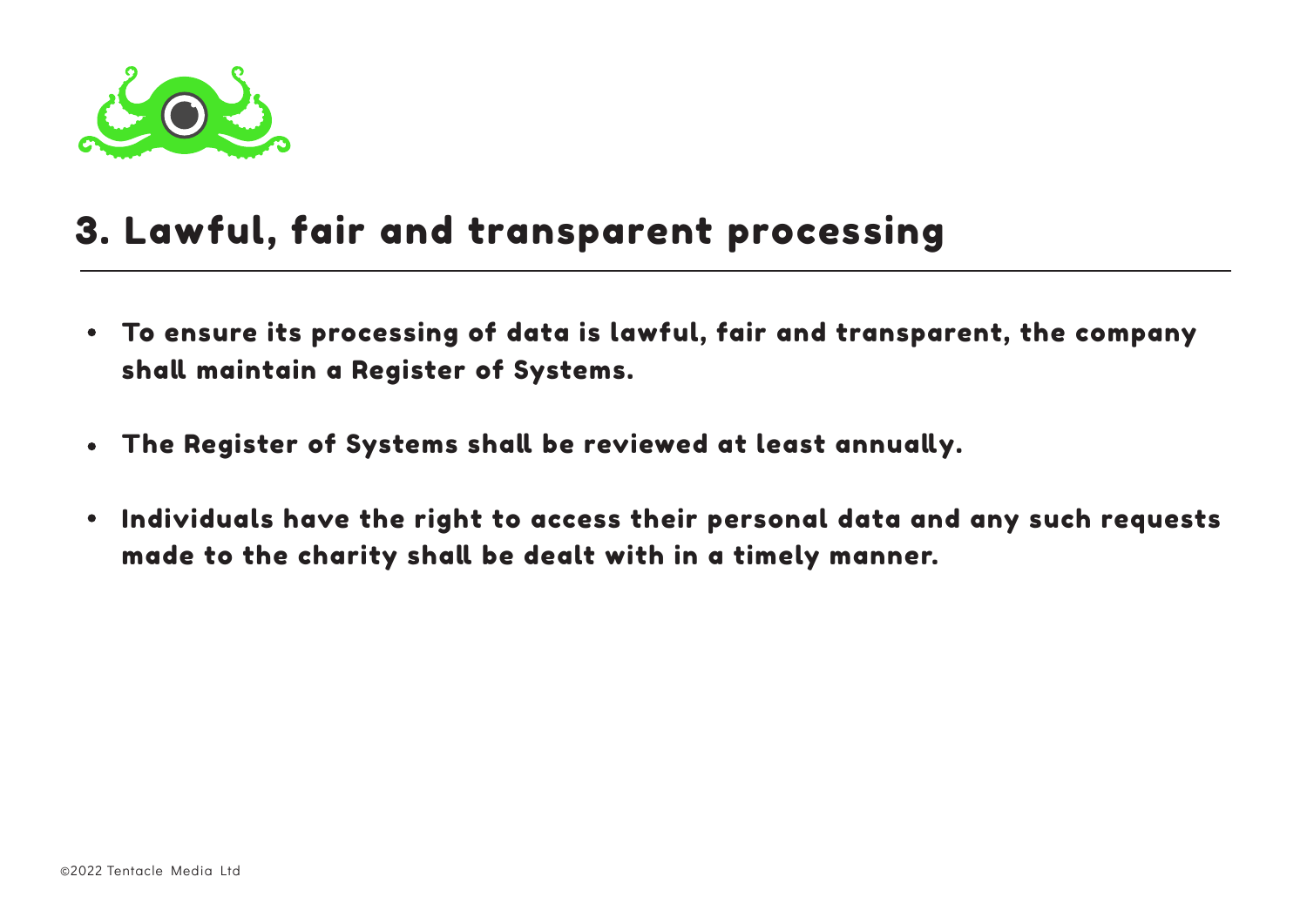

# 4. Lawful purposes

- All data processed by the company must be done on one of the following lawful bases: consent, contract, legal obligation, vital interests, public task or legitimate interests.
- The Company shall note the appropriate lawful basis in the Register of Systems.
- Where consent is relied upon as a lawful basis for processing data, evidence of opt-in consent shall be kept with the personal data.
- Where communications are sent to individuals based on their consent, the option for the individual to revoke their consent should be clearly available and systems should be in place to ensure such revocation is reflected accurately in the Company's systems.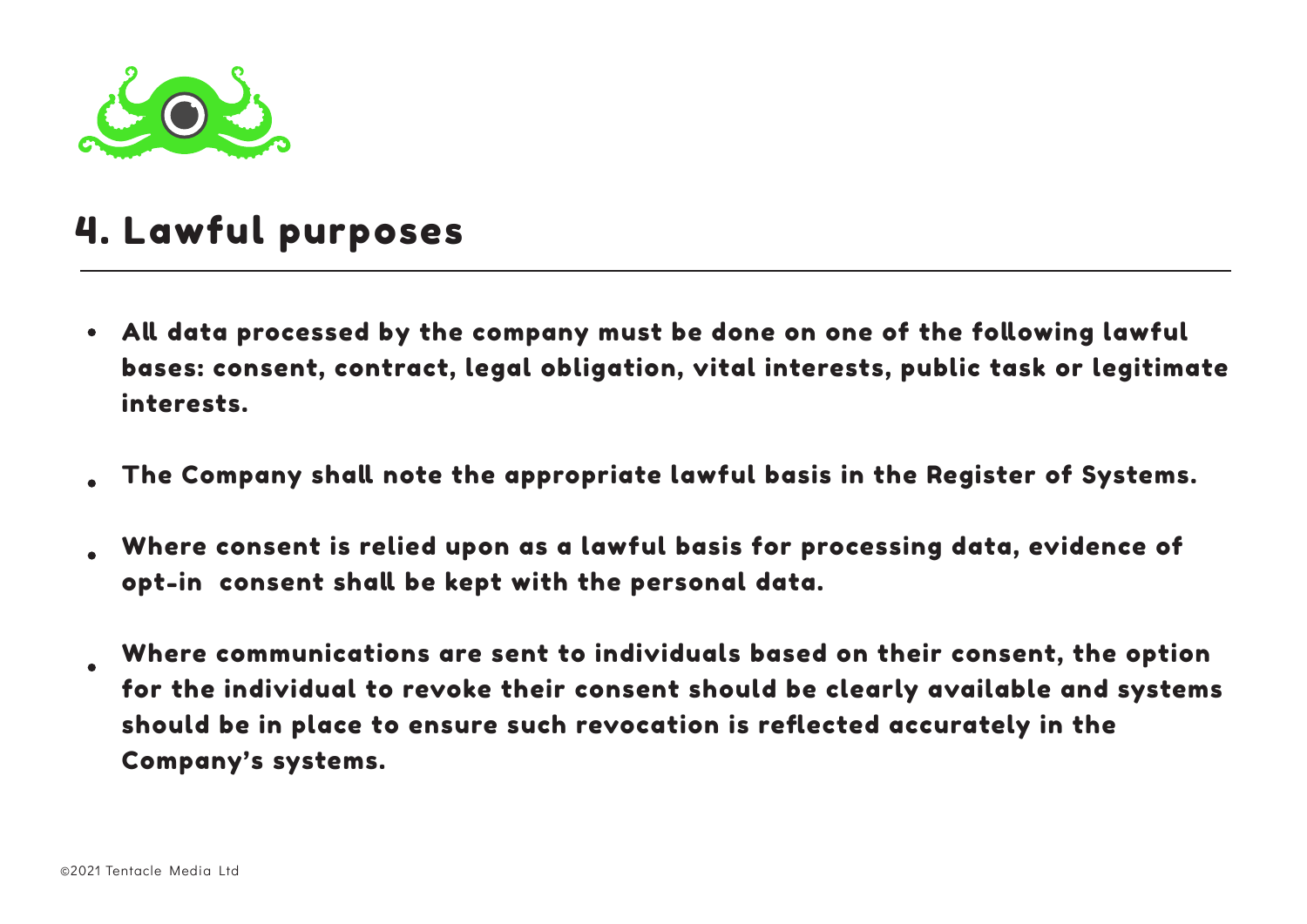

## 5. Data minimisation

The Company shall ensure that personal data are adequate, relevant and limited to what is necessary in relation to the purposes for which they are processed.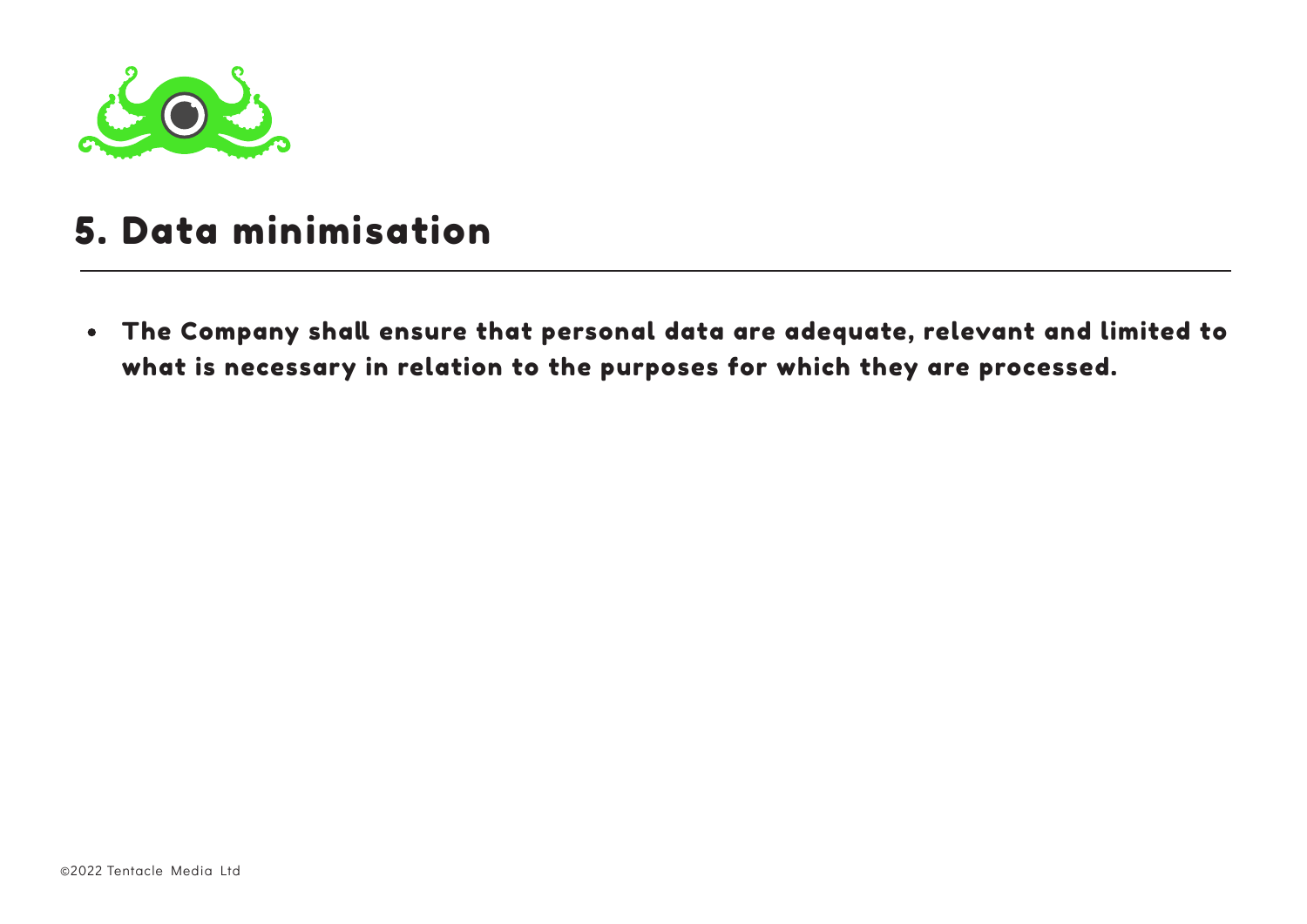

# 6. Accuracy

- The Company shall take reasonable steps to ensure personal data is accurate.
- Where necessary for the lawful basis on which data is processed, steps shall be put in place to ensure that personal data is kept up to date.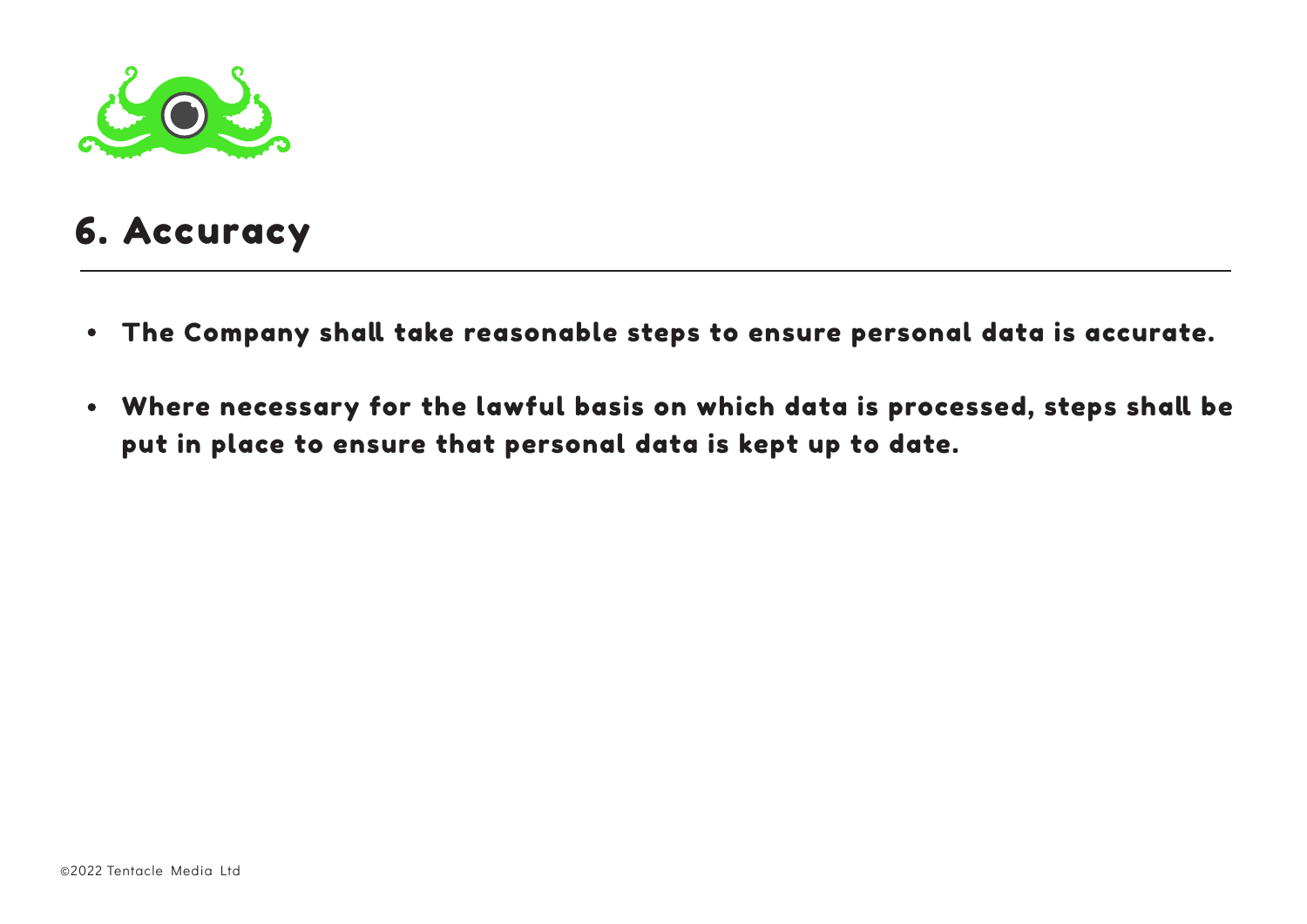

# 7. Archiving / removal

- To ensure that personal data is kept for no longer than necessary, the Company shall put in place an archiving policy for each area in which personal data is processed and review this process annually.
- The archiving policy shall consider what data should/must be retained, for how long, and why.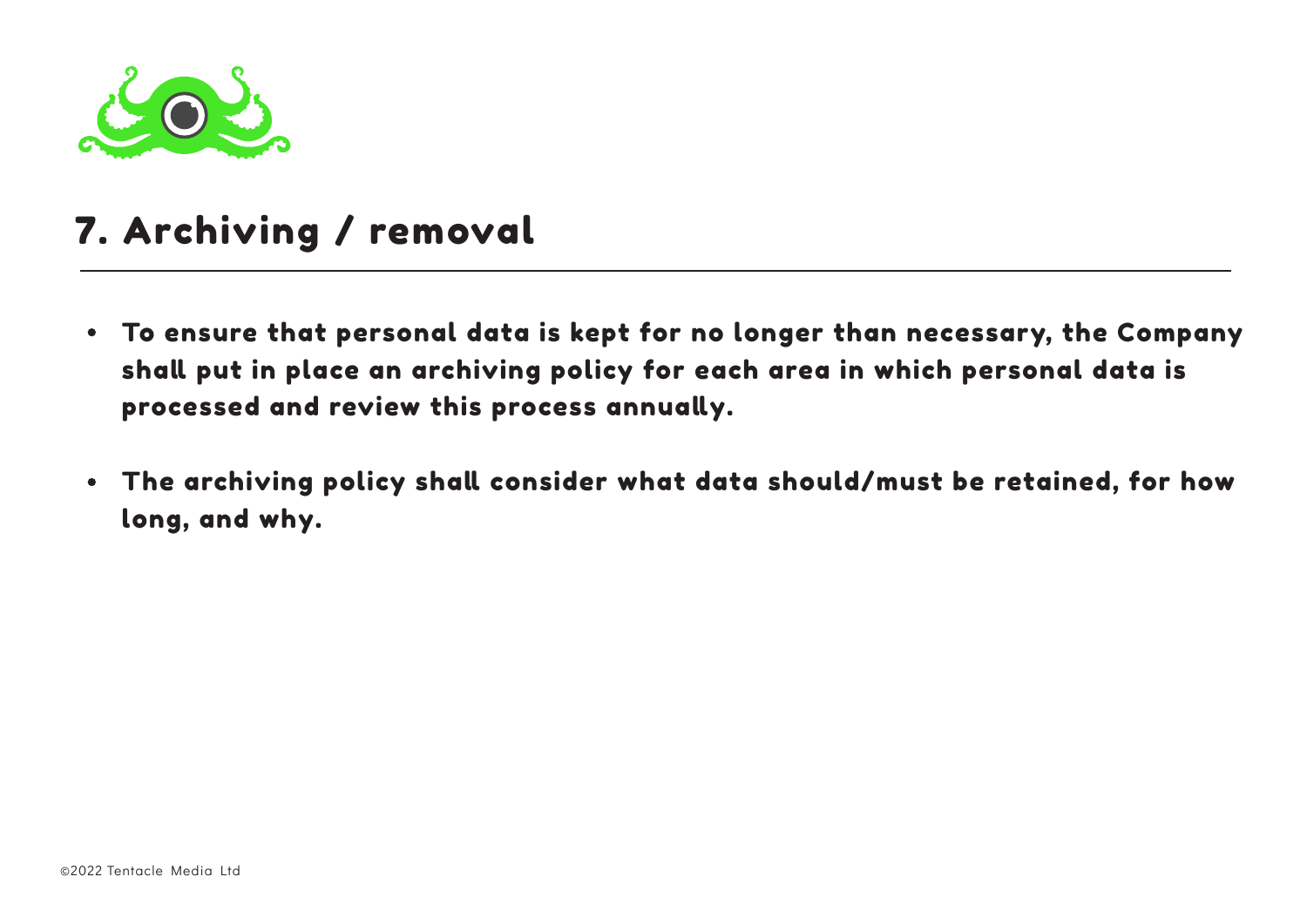

# 8. Security

- The Company shall ensure that personal data is stored securely using modern software that is kept-up-to-date.
- Access to personal data shall be limited to personnel who need access and appropriate security should be in place to avoid unauthorised sharing of information.
- When personal data is deleted this should be done safely such that the data is irrecoverable.
- Appropriate back-up and disaster recovery solutions shall be in place.